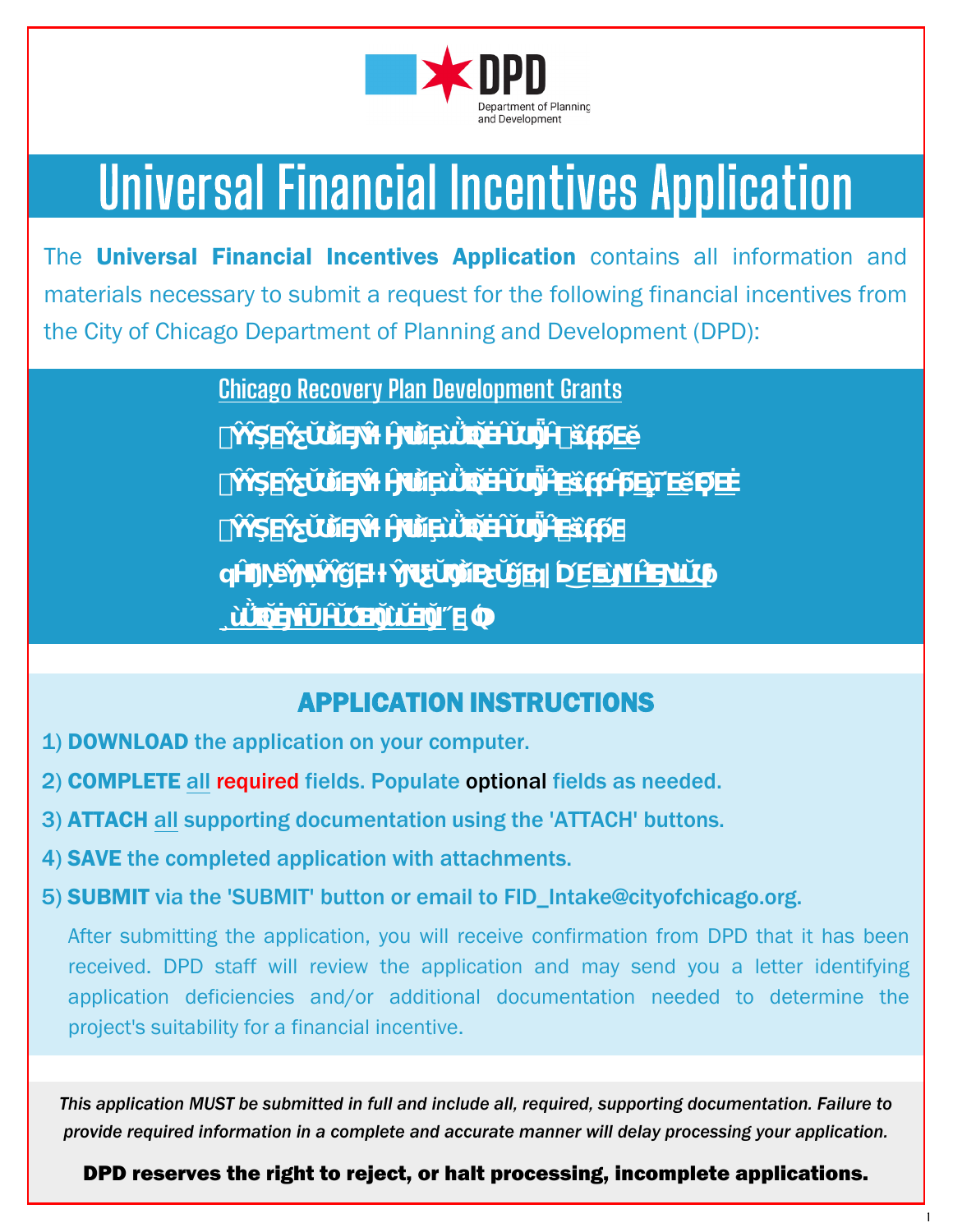Department of Planning

**¿ŬŊǕĤƝƥùšΈDŊŬùŬĖŊùšΈQŬĖĤŬƱŊǕĤƥΈƚƚšŊĖùƱŊŶŬΈ**

| <b>I. APPLICANT CONTACT INFORMATION</b>                                                                            |                     |
|--------------------------------------------------------------------------------------------------------------------|---------------------|
| <b>First Name</b>                                                                                                  | <b>Last Name</b>    |
| <b>Email Address</b>                                                                                               | <b>Phone Number</b> |
| <b>Residential Address</b>                                                                                         |                     |
| Street Number<br><b>Direction</b><br>Name                                                                          | <b>Type</b>         |
| Apt/Unit/#<br>Zip Code                                                                                             |                     |
| <b>II. APPLICANT BUSINESS INFORMATION</b>                                                                          |                     |
| <b>Business Name</b>                                                                                               |                     |
| <b>Business Address</b>                                                                                            |                     |
| <b>Street Number</b><br><b>Direction</b><br>Name                                                                   | <b>Type</b>         |
| Zip Code<br>Suite/Unit/#                                                                                           |                     |
| <b>III. APPLICANT PROJECT INFORMATION</b>                                                                          |                     |
| Select the Applicant's relationship to the project.                                                                |                     |
| <b>Project Site Address</b>                                                                                        |                     |
| Street Number(s) [enter all numbers, as applicable]                                                                |                     |
| Suite/Unit/#<br><b>Direction</b><br>Name                                                                           | <b>Type</b>         |
| Zip Code                                                                                                           |                     |
| Provide the 14-digit Property Identification Numbers (PINs) for ALL properties comprising the project site, below: |                     |
|                                                                                                                    |                     |
|                                                                                                                    |                     |
|                                                                                                                    |                     |
|                                                                                                                    |                     |
|                                                                                                                    |                     |
|                                                                                                                    |                     |
|                                                                                                                    |                     |
|                                                                                                                    |                     |
|                                                                                                                    |                     |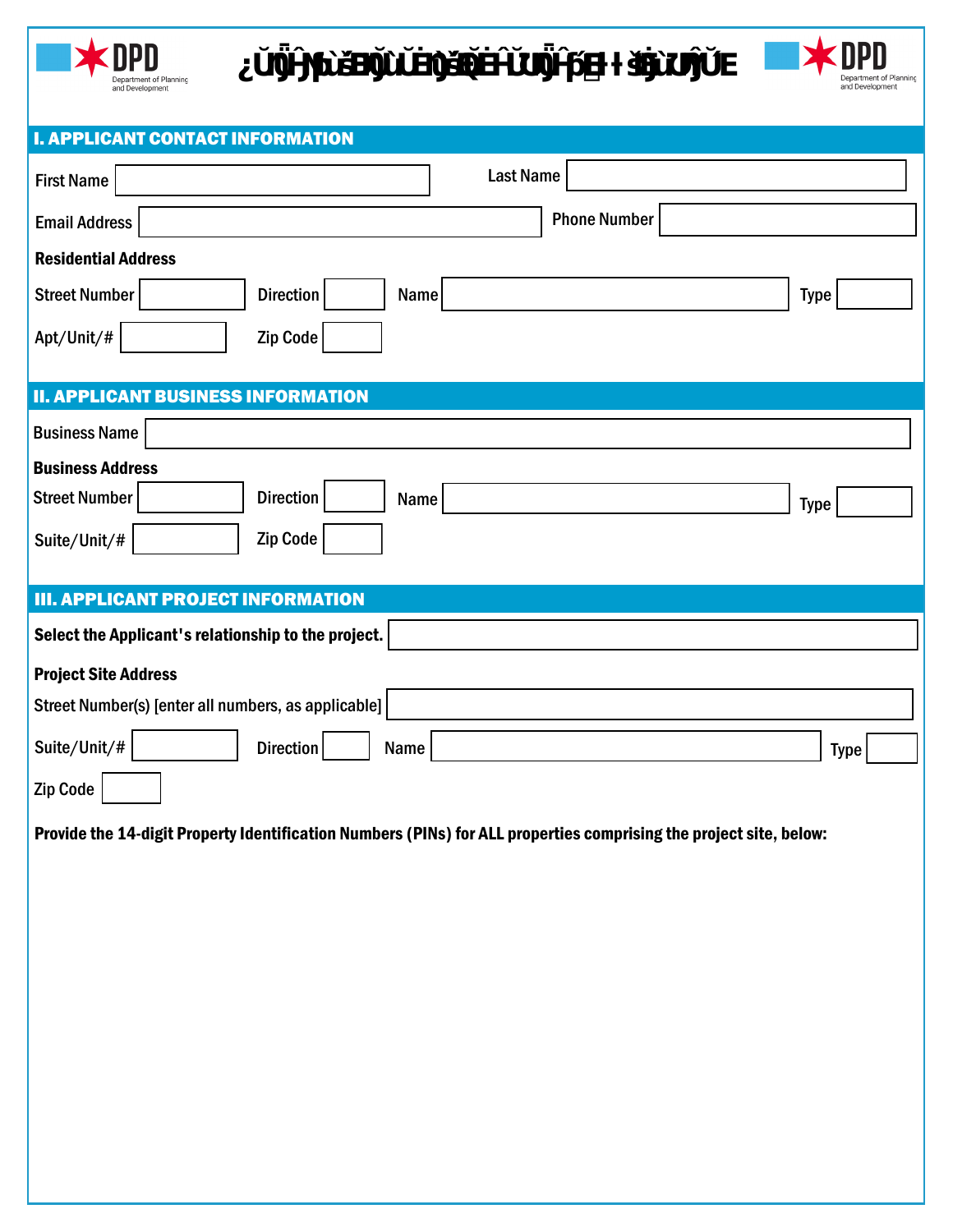| Select and attach the type of site control the Applicant has for the project site.                                                                                                                                                                                                            |                          |  |
|-----------------------------------------------------------------------------------------------------------------------------------------------------------------------------------------------------------------------------------------------------------------------------------------------|--------------------------|--|
|                                                                                                                                                                                                                                                                                               |                          |  |
| Attach Site Control Doc.<br>[PDF, JPG or PNG only]                                                                                                                                                                                                                                            |                          |  |
| If the project will occupy property that has been vacant and unused for at least 24 continuous months, answer (A) - (F):<br>A) Was the vacant or abandoned property purchased for value, or currently under contract?<br><b>Expected Closing Date:</b><br>Date Purchased:<br>Yes<br><b>No</b> |                          |  |
| B) Provide the date the subject property was last occupied prior to purchase for value.                                                                                                                                                                                                       |                          |  |
| Attachinformation (e.g. utility statement) demonstrating that the property was vacant, and indicate the vacancy duration.<br><b>Attach Vacancy Doc.</b><br>[PDF, JPG or PNG only]                                                                                                             |                          |  |
| C) Provide the name of person who last occupied the property prior to purchase for value.                                                                                                                                                                                                     |                          |  |
| <b>First Name</b><br><b>Last Name</b>                                                                                                                                                                                                                                                         |                          |  |
| D) Provide the name of the purchaser of the vacant or abandoned property.                                                                                                                                                                                                                     |                          |  |
| <b>First Name</b><br><b>Last Name</b>                                                                                                                                                                                                                                                         |                          |  |
| E) Provide the name of the seller of the vacant or abandoned property.                                                                                                                                                                                                                        |                          |  |
| <b>First Name</b><br><b>Last Name</b>                                                                                                                                                                                                                                                         |                          |  |
| F) Define the relationship of the purchaser of the property to the seller of the property.                                                                                                                                                                                                    |                          |  |
| <b>IV. FINANCIAL INCENTIVE INFORMATION</b>                                                                                                                                                                                                                                                    |                          |  |
| Select the type of development that best describes your proposed project.                                                                                                                                                                                                                     |                          |  |
| Select the financial incentive that is being requested for the proposed project.                                                                                                                                                                                                              |                          |  |
| If interested in a Cook County Property Tax Incentive, select the type of incentive and the incentive Class.                                                                                                                                                                                  |                          |  |
| <b>Tax Incentive Class:</b><br>Tax Incentive Type:                                                                                                                                                                                                                                            |                          |  |
| If the Property Tax Incentive has been filed with the Cook County Assessor, please enter the date:                                                                                                                                                                                            |                          |  |
| <b>V. PROJECT SITE CURRENT CONDITIONS</b>                                                                                                                                                                                                                                                     |                          |  |
| Attach current photos of the site, as well as the interior and exterior of all existing structures.<br><b>Attach Site Photos</b><br>[PDF, JPG or PNG only]                                                                                                                                    |                          |  |
| Provide the current, total land area and structural area of the project property. Enter 0 if there are no structures on the site.                                                                                                                                                             |                          |  |
| <b>Total Land SF (property)</b>                                                                                                                                                                                                                                                               | <b>Total Building SF</b> |  |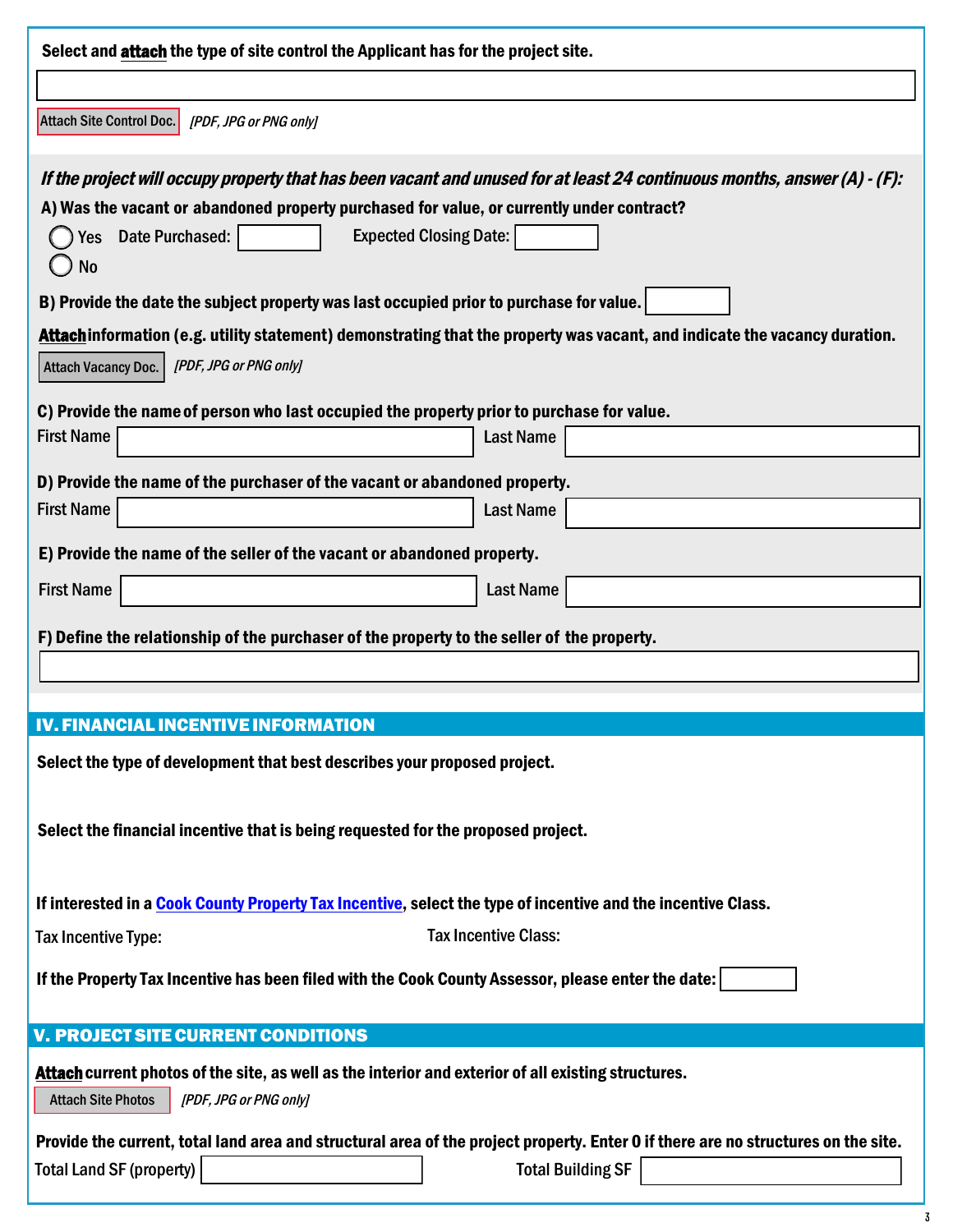| Provide the total area of all current uses on the project property. Enter 0 if the use does not apply to your project.                                                                                                                |
|---------------------------------------------------------------------------------------------------------------------------------------------------------------------------------------------------------------------------------------|
| Office SF<br><b>Industrial SF</b><br><b>Retail SF</b>                                                                                                                                                                                 |
| <b>Residential SF</b><br><b>Hotel SF</b><br>#Market Rate Units<br># Affordable Units                                                                                                                                                  |
| Provide a brief description of the current, physical conditions of the project site and all existing structures, including<br>any significant issues - confirmed or perceived (i.e. environmental contamination, failing roof, etc.). |
|                                                                                                                                                                                                                                       |
|                                                                                                                                                                                                                                       |
|                                                                                                                                                                                                                                       |
|                                                                                                                                                                                                                                       |
|                                                                                                                                                                                                                                       |
|                                                                                                                                                                                                                                       |
| <b>VI. PROJECT SITE FUTURE CONDITIONS</b>                                                                                                                                                                                             |
| Provide the proposed, total land area and structural area of the project property.                                                                                                                                                    |
| Total Land SF (property)<br><b>Total Building SF</b>                                                                                                                                                                                  |
| Provide the total area of all proposed uses on the project property. Enter 0 if the use does not apply to your project.                                                                                                               |
|                                                                                                                                                                                                                                       |
| <b>Retail SF</b><br>Office SF<br><b>Industrial SF</b>                                                                                                                                                                                 |
| <b>Hotel SF</b><br># Market Rate Units<br><b>Residential SF</b><br># Affordable Units                                                                                                                                                 |
| Provide a detailed narrative of the proposed project scope of work and description of the completed project.                                                                                                                          |
|                                                                                                                                                                                                                                       |
|                                                                                                                                                                                                                                       |
|                                                                                                                                                                                                                                       |
|                                                                                                                                                                                                                                       |
|                                                                                                                                                                                                                                       |
|                                                                                                                                                                                                                                       |
|                                                                                                                                                                                                                                       |
|                                                                                                                                                                                                                                       |
|                                                                                                                                                                                                                                       |

**4**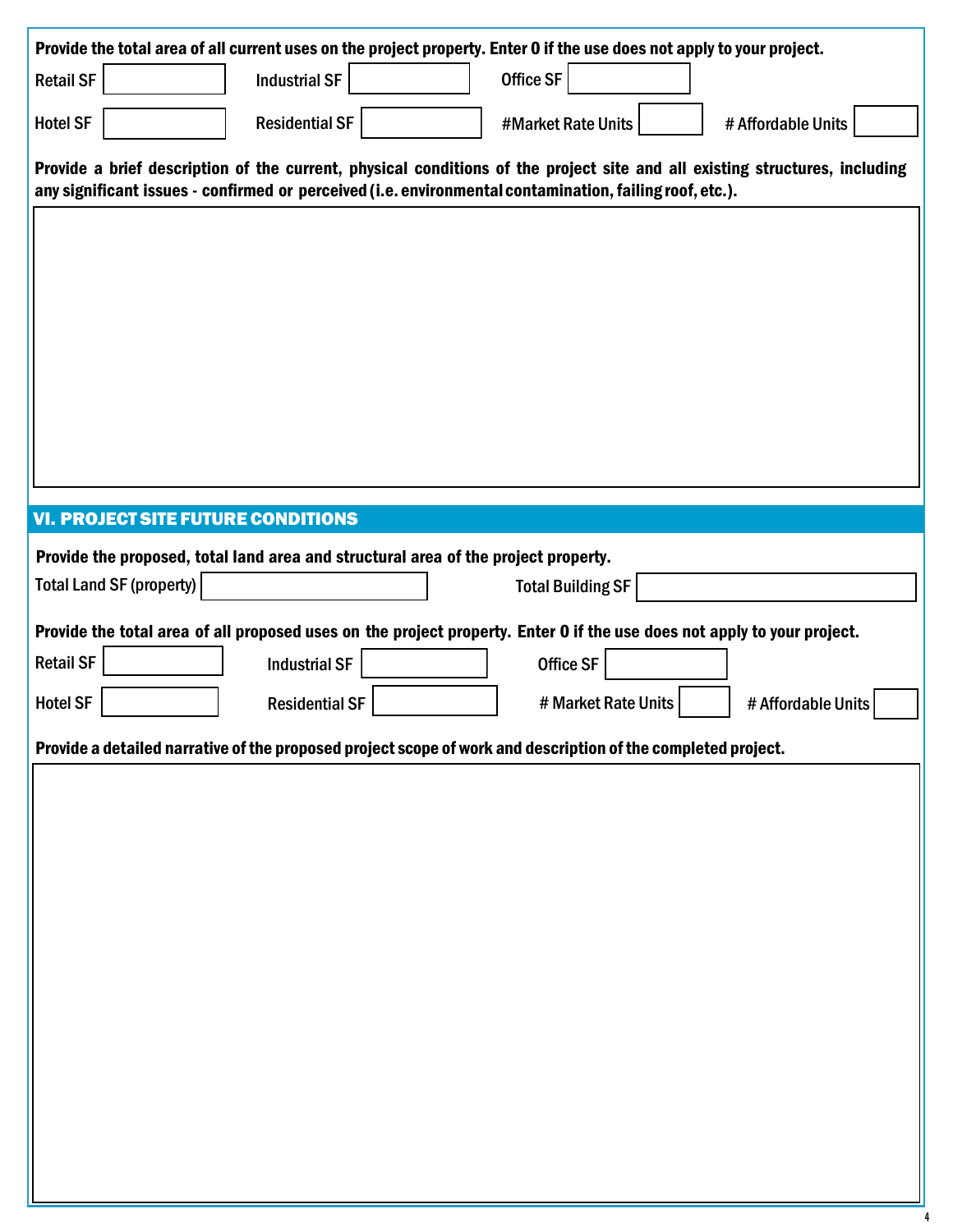| <b>VII. PROJECT READINESS &amp; FEASIBILITY</b>                                                                                                                                                                                                                                                                                                                                                                                                     |  |  |  |
|-----------------------------------------------------------------------------------------------------------------------------------------------------------------------------------------------------------------------------------------------------------------------------------------------------------------------------------------------------------------------------------------------------------------------------------------------------|--|--|--|
| Provide the following information for your proposed project:                                                                                                                                                                                                                                                                                                                                                                                        |  |  |  |
| <b>Construction Start Date</b><br><b>Construction Completion Date</b><br><b>Occupancy Date</b>                                                                                                                                                                                                                                                                                                                                                      |  |  |  |
| Attach all design and construction documents you are able to provide for the proposed project.<br>Accepted documents include, but are not limited to, contractor estimates, site plans and architectural elevations. All<br>projects seeking financial incentives should incorporate and reflect the City's Draft Neighborhood Design Guidelines.<br>Attach Design & Construction Docs. [IPDF, JPEG or PNG only]                                    |  |  |  |
| Complete and submit the Developer Input Form (Step 4: Submit an Application - NOF Large Grants).<br>Download and save the form to your computer. When complete, email the form to FID_Intake@cityofchicago.org with the subject<br>line: [Applicant Contact Name] Developer Input Form.                                                                                                                                                             |  |  |  |
| Attach all documentation to substantiate the sources of funds being used to finance the project.<br>Accepted documents include bank account statements (account numbers redacted); loan term sheets; signed and notarized<br>letters indicating gifts of funds; and formal commitments of funds from other sources, e.g. tax credits. Commitment letters for<br>other funding sources must clearly specify the nature and terms of the obligations. |  |  |  |
| [PDF, JPG or PNG only]<br><b>Attach Financial Docs.</b>                                                                                                                                                                                                                                                                                                                                                                                             |  |  |  |
| Provide a detailed statement that accurately and completely explains why your project needs financial assistance,<br>including reasons why the project would have unacceptable returns without the incentive.                                                                                                                                                                                                                                       |  |  |  |
|                                                                                                                                                                                                                                                                                                                                                                                                                                                     |  |  |  |
|                                                                                                                                                                                                                                                                                                                                                                                                                                                     |  |  |  |
|                                                                                                                                                                                                                                                                                                                                                                                                                                                     |  |  |  |
|                                                                                                                                                                                                                                                                                                                                                                                                                                                     |  |  |  |
|                                                                                                                                                                                                                                                                                                                                                                                                                                                     |  |  |  |
|                                                                                                                                                                                                                                                                                                                                                                                                                                                     |  |  |  |
|                                                                                                                                                                                                                                                                                                                                                                                                                                                     |  |  |  |
| <b>VIII. PROJECT IMPACT</b>                                                                                                                                                                                                                                                                                                                                                                                                                         |  |  |  |
| Select the occupant(s) of the project upon completion. Attach supporting documentation, if necessary.                                                                                                                                                                                                                                                                                                                                               |  |  |  |
| <b>Attach LOIs or Tenant Leases</b><br>[PDF, JPG or PNG only]                                                                                                                                                                                                                                                                                                                                                                                       |  |  |  |
| List the names of the businesses/organizations expected to occupy the project upon completion.                                                                                                                                                                                                                                                                                                                                                      |  |  |  |
|                                                                                                                                                                                                                                                                                                                                                                                                                                                     |  |  |  |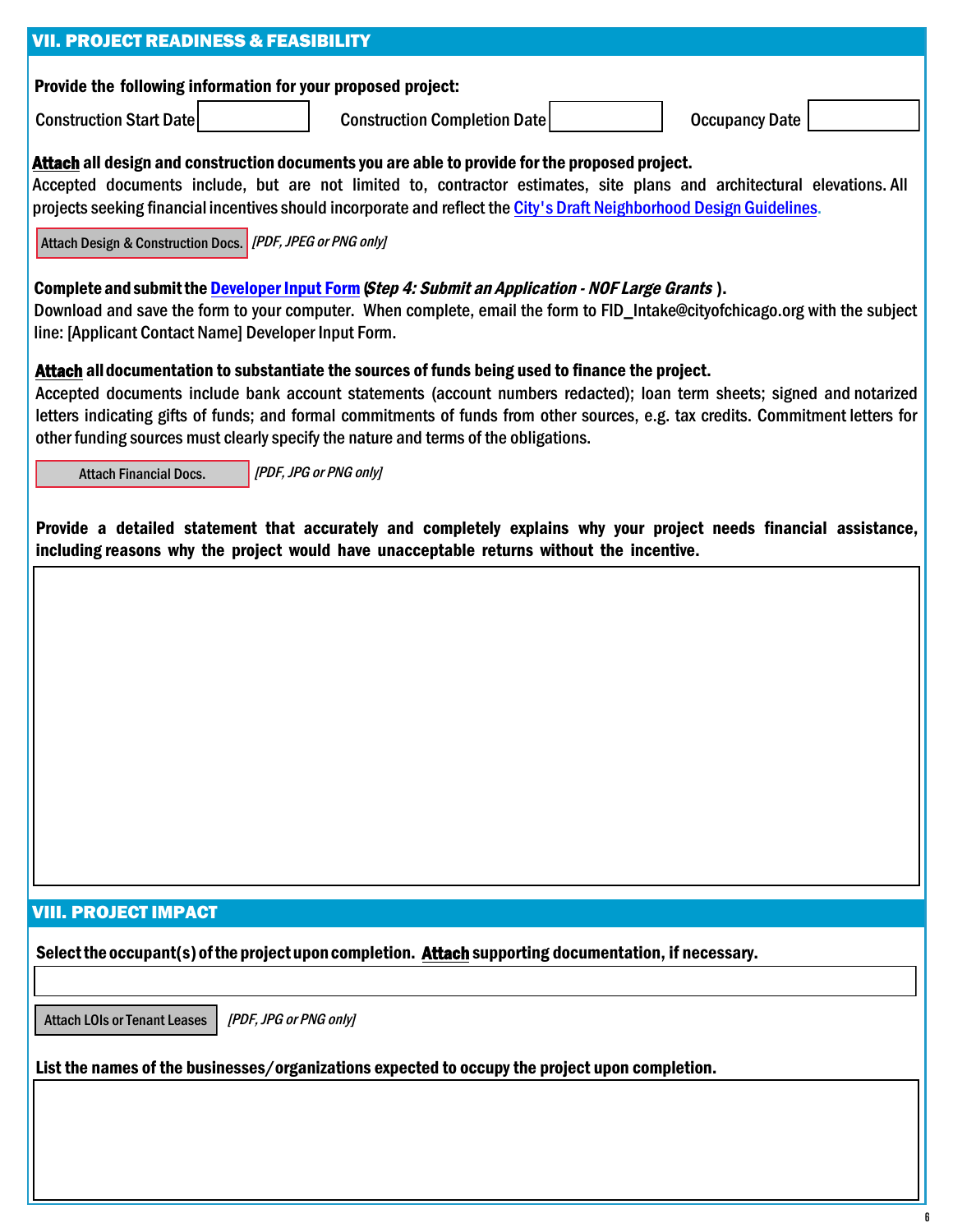Describe the project occupants, including the type of business or organization, and the commercial services or cultural assets that will be offered, if applicable.

Identify and describe the intended, positive impacts the project will have on the community and environment, including information about the population likely to benefit from these impacts. Include in your description how your project will utilize local talents, capacities and institutions to strengthen and contribute to the community.